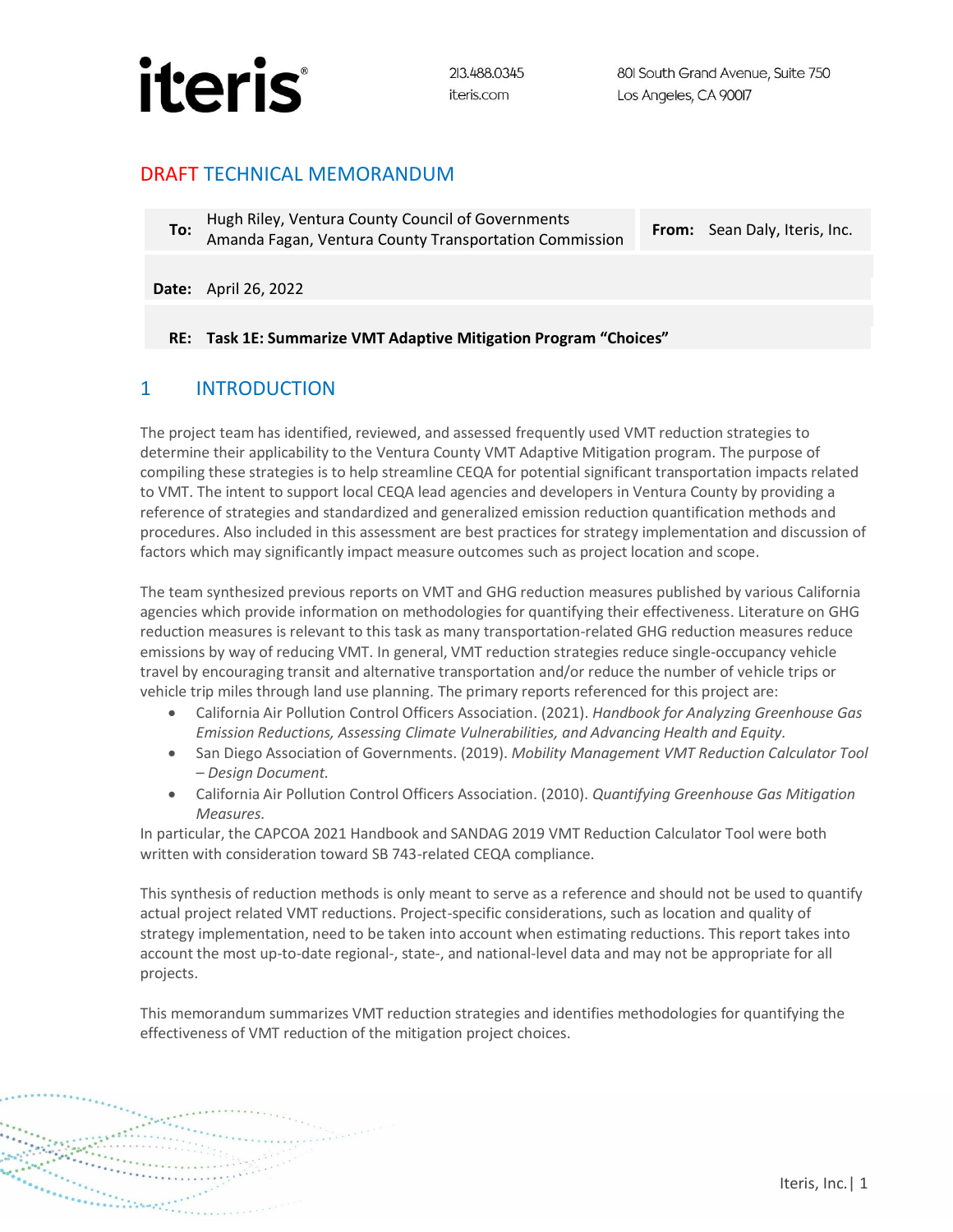# **iteris**

## 2 VMT REDUCTION STRATEGIES

### **Category**

VMT reduction strategies are grouped into six categories (consistent with the CAPCOA 2021 Handbook):

- 1. Land Use
- 2. Trip Reduction Programs
- 3. Parking or Road Pricing/Management
- 4. Neighborhood Design
- 5. Transit
- 6. Clean Vehicles and Fuels.

Implementing multiple strategies within a category is likely to have diminishing returns on VMT reduction, whereas implementing multiple strategies across categories may have more additive effects. That being said, there is limited research on quantifying reductions across multiple strategies. Literature comparing VMT in suburban to urban neighborhoods suggests that implementing a full array of high-quality reduction strategies across multiple categories may reduce VMT at most 70 percent.

#### **Location**

A reduction strategy can either be applied to the project site or at the neighborhood/community-level. For example, constructing a bus stop at the development to the would be an example of a reduction strategy applied to the project site whereas increasing bus transit frequency for a bus route servicing the development would be an example of a reduction strategy applied to the neighborhood/community. A developer has the opportunity to include project site reduction strategies in their project design. A developer would likely work with local or regional jurisdictions or transit agencies to coordinate on a neighborhood/community-level strategy.

#### **Type**

Reduction strategies are further classified as either built environment or demand management (TDM) strategies. Built environment strategies relate to physical transportation facilities and other land use features including land use intensity and type. Demand management strategies aim to maximize traveler choices. TDM increases opportunities for transit, non-motorized, and/or carpool travel.

#### **Targeted Trip Reduction**

VMT reduction strategies can address a variety of trip types such as commute, shopping, or school trips. An employer sponsored vanpool program, for example, is a strategy which addresses reducing commute trip VMT. This analysis also identifies the targeted trip reduction type for each measure.

The complete list of mitigation measures and their corresponding category, location, and type is shown in **Table 1**.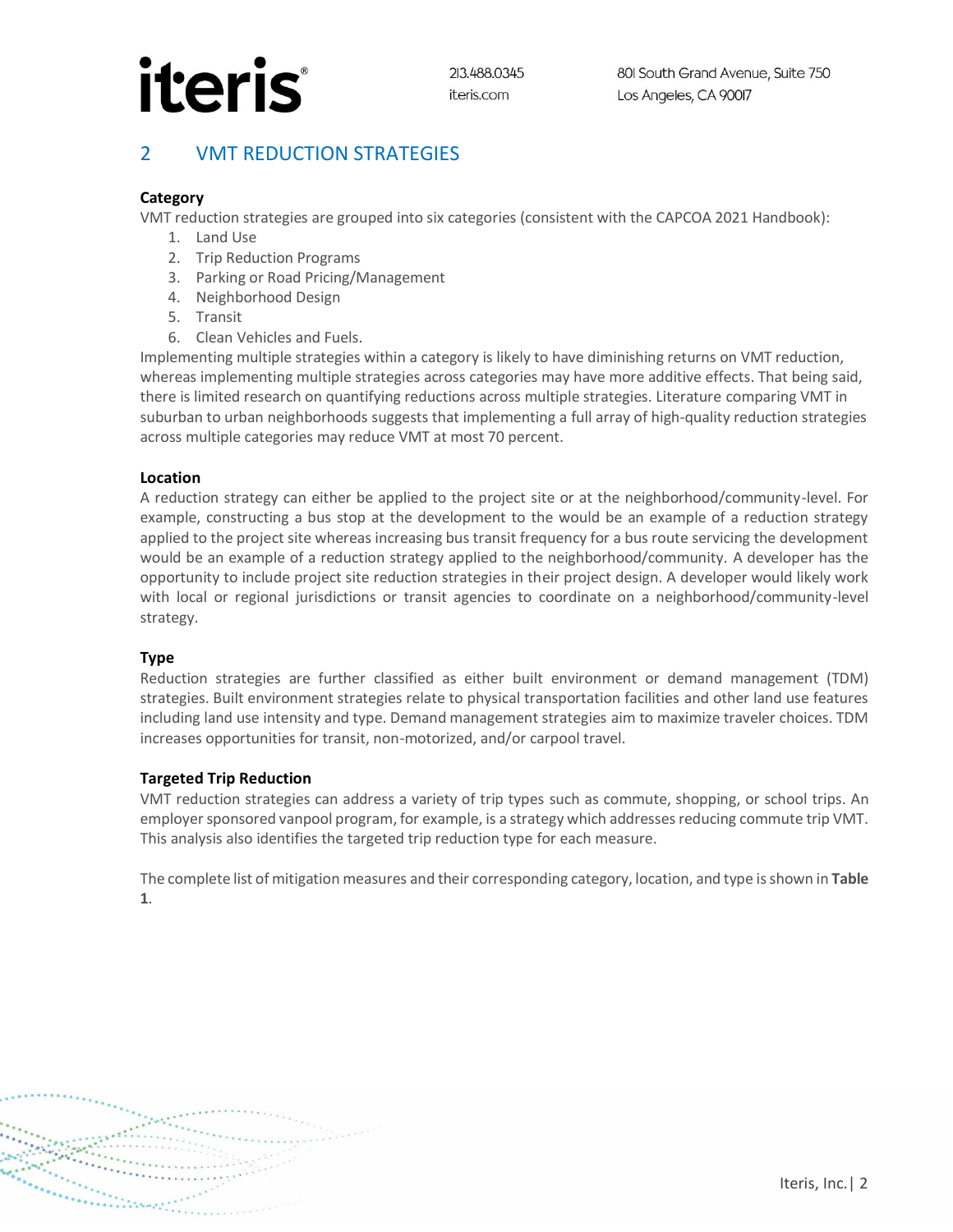# **iteris**

 $\cdots$ 

 $\frac{1}{2}$ 

and a straight

they,

it the company of the

801 South Grand Avenue, Suite 750 Los Angeles, CA 90017

#### **Table 1: VMT Reduction Strategies**

| <b>Category</b>                       | <b>Location</b>     | <b>Type</b>    | <b>Strategy</b>                                                                       |
|---------------------------------------|---------------------|----------------|---------------------------------------------------------------------------------------|
| Land Use                              | <b>Project Site</b> | Infrastructure | <b>Increase Residential Density</b>                                                   |
| Land Use                              | <b>Project Site</b> | Infrastructure | Increase Job Density                                                                  |
| Land Use                              | <b>Project Site</b> | Infrastructure | Increase Density (Residential or Job)                                                 |
| Land Use                              | <b>Project Site</b> | Infrastructure | Provide Transit-Oriented Development                                                  |
| Land Use                              | <b>Project Site</b> | Infrastructure | Provide Mixed Use Development                                                         |
| Land Use                              | <b>Project Site</b> | Infrastructure | <b>Increase Destination Accessibility</b>                                             |
| Land Use                              | <b>Project Site</b> | Infrastructure | Integrate Affordable and Below Market Rate<br>Housing                                 |
| Land Use                              | <b>Project Site</b> | Infrastructure | Orient Project Toward Non-Auto Corridor                                               |
| <b>Land Use</b>                       | <b>Project Site</b> | Infrastructure | Locate Project near Bike Path/Bike Lane                                               |
| Land Use                              | Off-Site            | <b>TDM</b>     | <b>Improve Street Connectivity</b>                                                    |
| <b>Trip Reduction Programs</b>        | <b>Project Site</b> | <b>TDM</b>     | Implement Commute Trip Reduction Program<br>(Voluntary)                               |
| <b>Trip Reduction Programs</b>        | <b>Project Site</b> | <b>TDM</b>     | Implement Commute Trip Reduction Program<br>(Mandatory Implementation and Monitoring) |
| <b>Trip Reduction Programs</b>        | <b>Project Site</b> | <b>TDM</b>     | <b>Implement Commute Trip Reduction Marketing</b>                                     |
| <b>Trip Reduction Programs</b>        | <b>Project Site</b> | <b>TDM</b>     | Provide Ridesharing Program                                                           |
| <b>Trip Reduction Programs</b>        | <b>Project Site</b> | <b>TDM</b>     | <b>Implement Subsidized or Discounted Transit</b><br>Program                          |
| <b>Trip Reduction Programs</b>        | <b>Project Site</b> | <b>TDM</b>     | Provide Employer-Sponsored Vanpool                                                    |
| <b>Trip Reduction Programs</b>        | <b>Project Site</b> | <b>TDM</b>     | <b>Price Workplace Parking</b>                                                        |
| <b>Trip Reduction Programs</b>        | <b>Project Site</b> | <b>TDM</b>     | Implement Employee Parking Cash-Out                                                   |
| <b>Trip Reduction Programs</b>        | <b>Project Site</b> | <b>TDM</b>     | <b>Telework and Alternative Work Schedules</b>                                        |
| <b>Trip Reduction Programs</b>        | <b>Project Site</b> | Infrastructure | Provide End of Trip Facilities (such as on-site<br>food service, gym, shower)         |
| <b>Trip Reduction Programs</b>        | Off Site            | <b>TDM</b>     | Provide Community-Based Travel Planning                                               |
| <b>Trip Reduction Programs</b>        | Off Site            | <b>TDM</b>     | Implement School Pool Program                                                         |
| <b>Trip Reduction Programs</b>        | Off Site            | Infrastructure | <b>Implement School Bus Program</b>                                                   |
| Parking or Road<br>Pricing/Management | Project Site        | Infrastructure | Provide Electric Vehicle Charging Infrastructure                                      |
| Parking or Road<br>Pricing/Management | <b>Project Site</b> | Infrastructure | Limit Residential Parking Supply                                                      |
| Parking or Road<br>Pricing/Management | Project Site        | Infrastructure | Unbundle Residential Parking Costs from<br><b>Property Cost</b>                       |
| Parking or Road<br>Pricing/Management | Off Site            | Infrastructure | Implement Market Price Public Parking (On-<br>Street)                                 |
| Parking or Road<br>Pricing/Management | Off Site            | Infrastructure | Require Residential Area Parking Permits                                              |
| Parking or Road<br>Pricing/Management | Off Site            | Infrastructure | Implement Area or Cordon Pricing                                                      |
| Parking or Road<br>Pricing/Management | Off Site            | Infrastructure | <b>Improve Traffic Flow</b>                                                           |